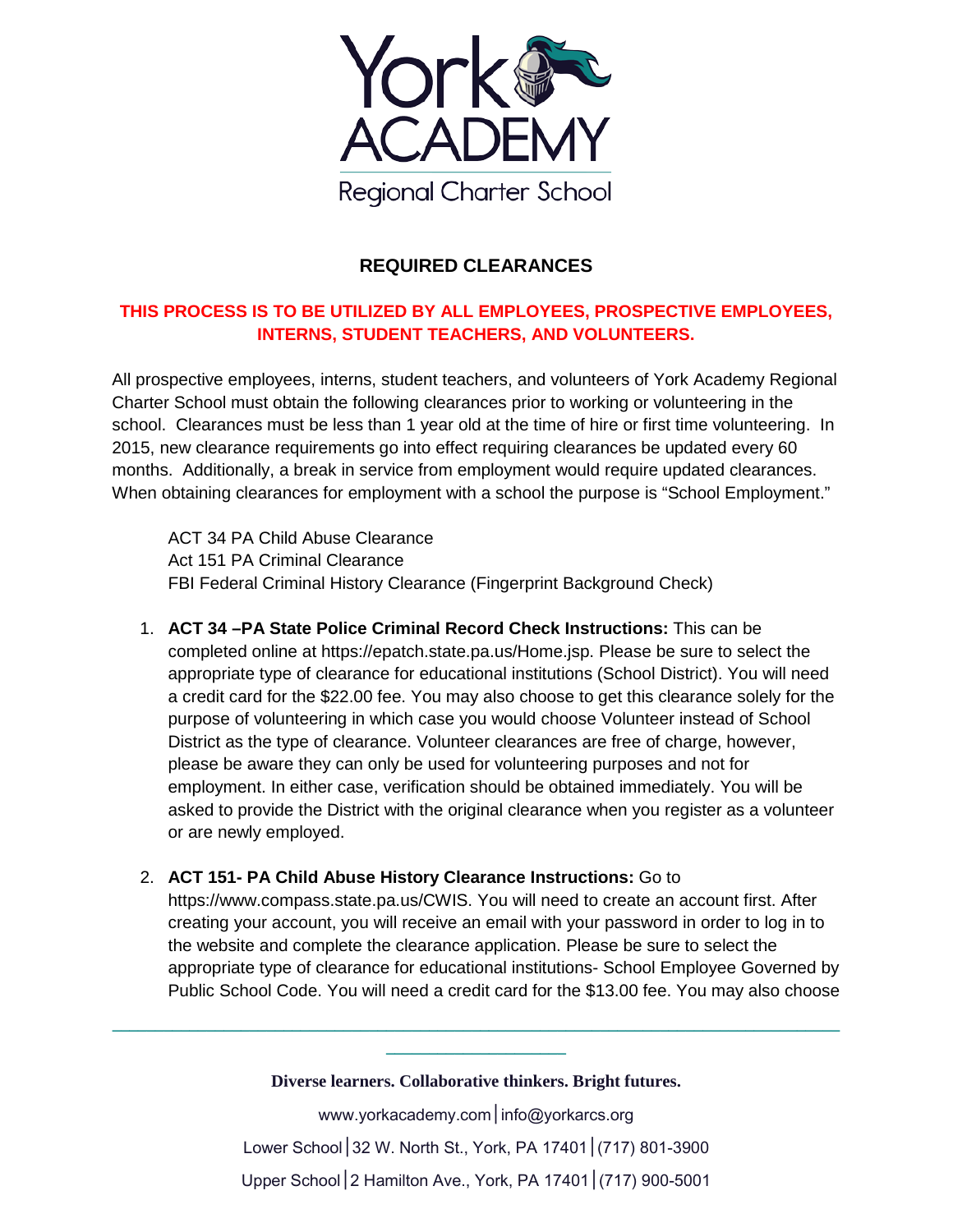

to get this clearance solely for the purpose of volunteering in which case you would choose Volunteer instead of School District as the type of clearance. Volunteer clearances are free of charge, however, please be aware they can only be used for volunteering purposes and not for employment. In either case, verification can take up to 14 days and applicants can choose to receive notification via email. You will be asked to provide the District with the original clearance when you register as a volunteer

3. **FBI Federal Criminal History Clearance:** The fingerprint-based background check is a multiple-step process, as follows:

**Registration** - The applicant must register prior to going to the fingerprint site. Preenrollment can be completed online or over the phone. The registration website is available online 24 hours/day, seven days per week at https://uenroll.identogo.com. Telephonic registration is available at 1-844-321-2101 Monday through Friday, 8am to 6pm EST. During the pre-enrollment process, all demographic data for the applicant is collected (name, address, etc.) along with notices about identification requirements and other important information. When registering on-line, an applicant must use the appropriate agency specific Service Code to ensure they are processed for the correct agency and/or applicant type. Using the correct service code ensures the background check is submitted for the correct purpose. The service code for public school employment is **1KG6XN**. Fingerprint requests processed through any other agency or purpose cannot be accepted and are not transferrable. If an applicant enters the wrong code by mistake, the incorrect applicant type will appear at the top of the screen. The applicant should select the "Back to Home" button and begin the process again, by reentering the correct Service Code. If the applicant proceeds with the process under the incorrect code, the pre-enrollment and/or results cannot be transferred to another state agency and the applicant will have to start the process over and pay for the background check again.

**Payment** - The applicant will pay a fee of \$23.85 for the fingerprint service and to secure an unofficial copy of the Criminal History Record. Major Credit Cards as well as Money orders or cashier's checks payable to MorphoTrust will be accepted on site for those applicants who are required to pay individually. No cash transactions or personal checks are allowed.

**Diverse learners. Collaborative thinkers. Bright futures.**

**\_\_\_\_\_\_\_\_\_\_\_\_\_\_\_\_\_\_\_\_\_\_\_\_\_\_\_\_\_\_\_\_\_\_\_\_\_\_\_\_\_\_\_\_\_\_\_\_\_\_\_\_\_\_\_\_\_\_\_\_\_\_\_\_\_\_\_\_\_\_\_\_\_\_\_\_\_\_\_\_\_\_\_\_\_ \_\_\_\_\_\_\_\_\_\_\_\_\_\_\_\_\_\_\_\_\_**

> www.yorkacademy.com | info@yorkarcs.org Lower School│32 W. North St., York, PA 17401│(717) 801-3900 Upper School│2 Hamilton Ave., York, PA 17401│(717) 900-5001